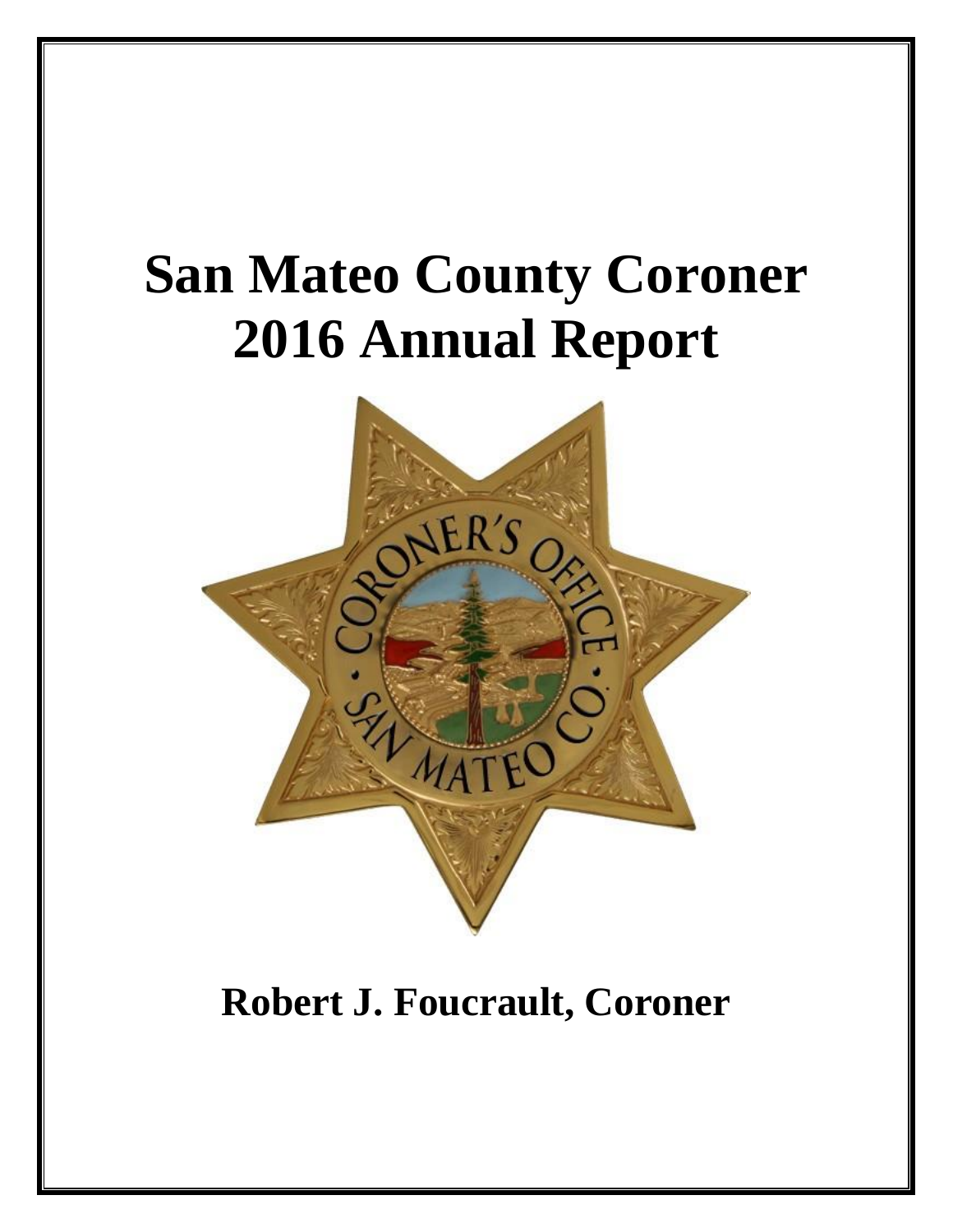## **Table of Contents**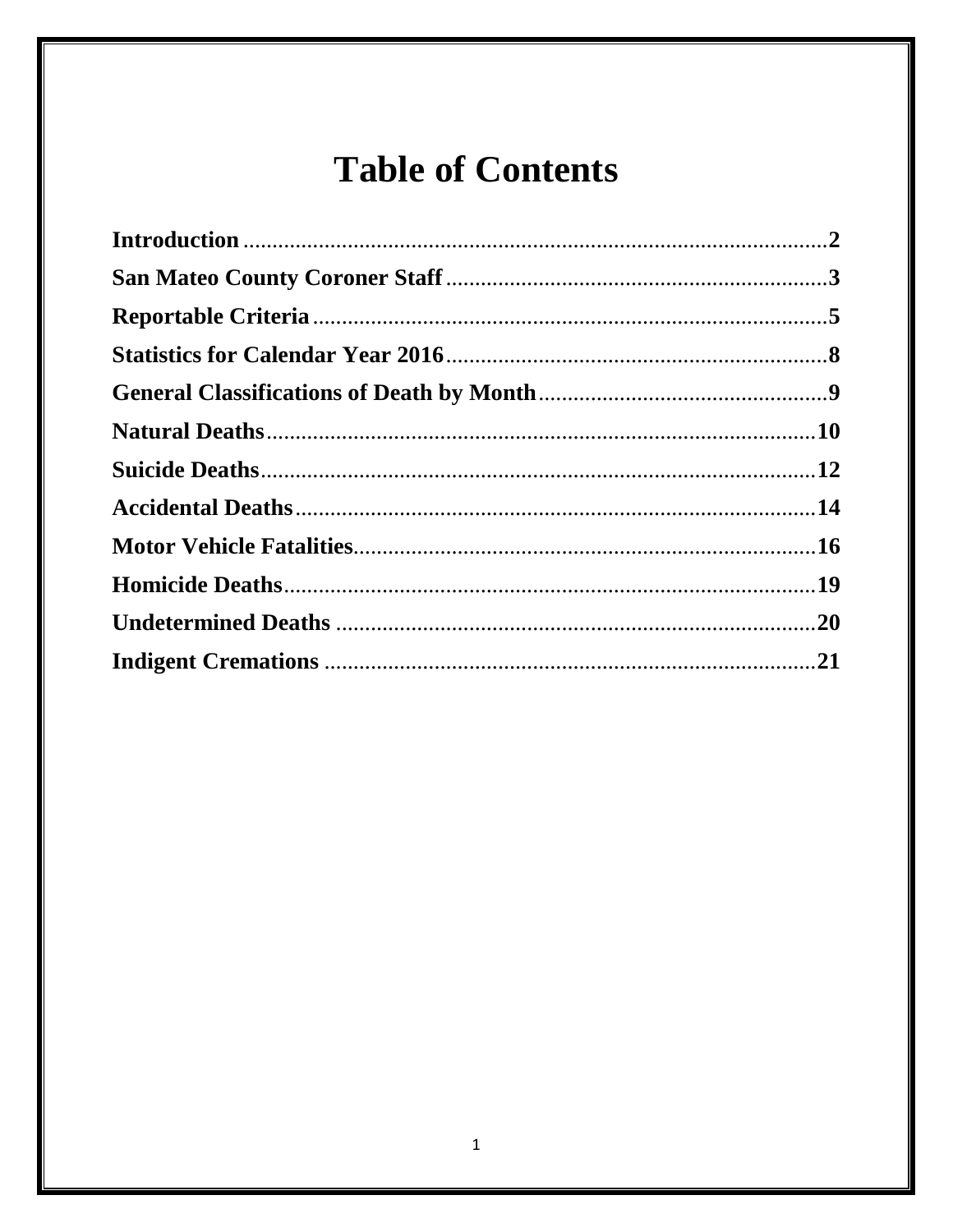### **Introduction**

The Coroner's Office is an independent medicolegal death investigative office in the County of San Mateo. The Coroner's Office is located at 50 Tower Road, San Mateo. It is the mission of the Coroner's Office to promptly investigate and determine the mode, manner, and cause of death of decedents under the Coroner's jurisdiction. Services are provided in an efficient and courteous manner, respecting the needs of the families involved.

The Coroner's Office conducts medicolegal death investigations to determine the cause, manner, and circumstances of deaths meeting criteria as defined in California Government Code §27491 and California Health and Safety Code §102850.

The Coroner's Office achieved some major accomplishments in 2016.

- The Supervising Deputy Coroner and two Deputy Coroners gained Diplomate certification through American Board of Medicolegal Death Investigators (ABMDI).
- The Coroner's Office continues to support specialized medicolegal death investigation training.
	- o One Deputy Coroner attended the "Skeletal Recovery Workshop" offered by the Los Angeles Medical Examiner-Coroner Office.
	- o Two Deputy Coroners attended the "Buried Body and Surface Skeleton Training" presented by TriTech Training Forensics.
	- o One Deputy Coroner attended the 2016 Coroner Advanced Symposium sponsored by the California State Coroners Association.
	- o The Coroner's Office teamed up with the District Attorney's Bureau of Investigation for presentation of "Elder Abuse and Neglect" to all Deputy Coroners.
- The Coroner's Office supported collaborative efforts with community partners.
	- o Multiple personnel participated in mass casualty planning with its involvement in the 2016 San Mateo County Statewide Medical and Health Exercise.
	- o The Coroner's Office implemented numerous referral processes to Donor Network West, U.S. Consumer Products Safety Commission, and San Mateo County Public Health to ensure timely notification of relevant, reportable deaths.
- The Coroner's Office continued to support youth and community outreach.
	- o The Save-A-Life program continues to provide services to at risk youth with 37 students attending the program in 2016.
	- o 6 Coroner interns completed the academic internship program in 2016.
	- o Staff members have also participated in the annual Disaster Preparedness Day.

According to the Census Bureau, San Mateo County was estimated to have a population of 765,135 in 2015. There were approximately 4,666 deaths recorded in San Mateo County in 2016. Of these, 2108 deaths were reported to the Coroner's Office. After initial investigation, 508 were determined to be full Coroner cases with the final cause of death signed by the Coroner, or his designated authority.

This Annual Report provides a summary of the cases reported and investigated by the San Mateo County Coroner's Office and provides a statistical breakdown of the types of deaths that occurred within San Mateo County for the year of 2016.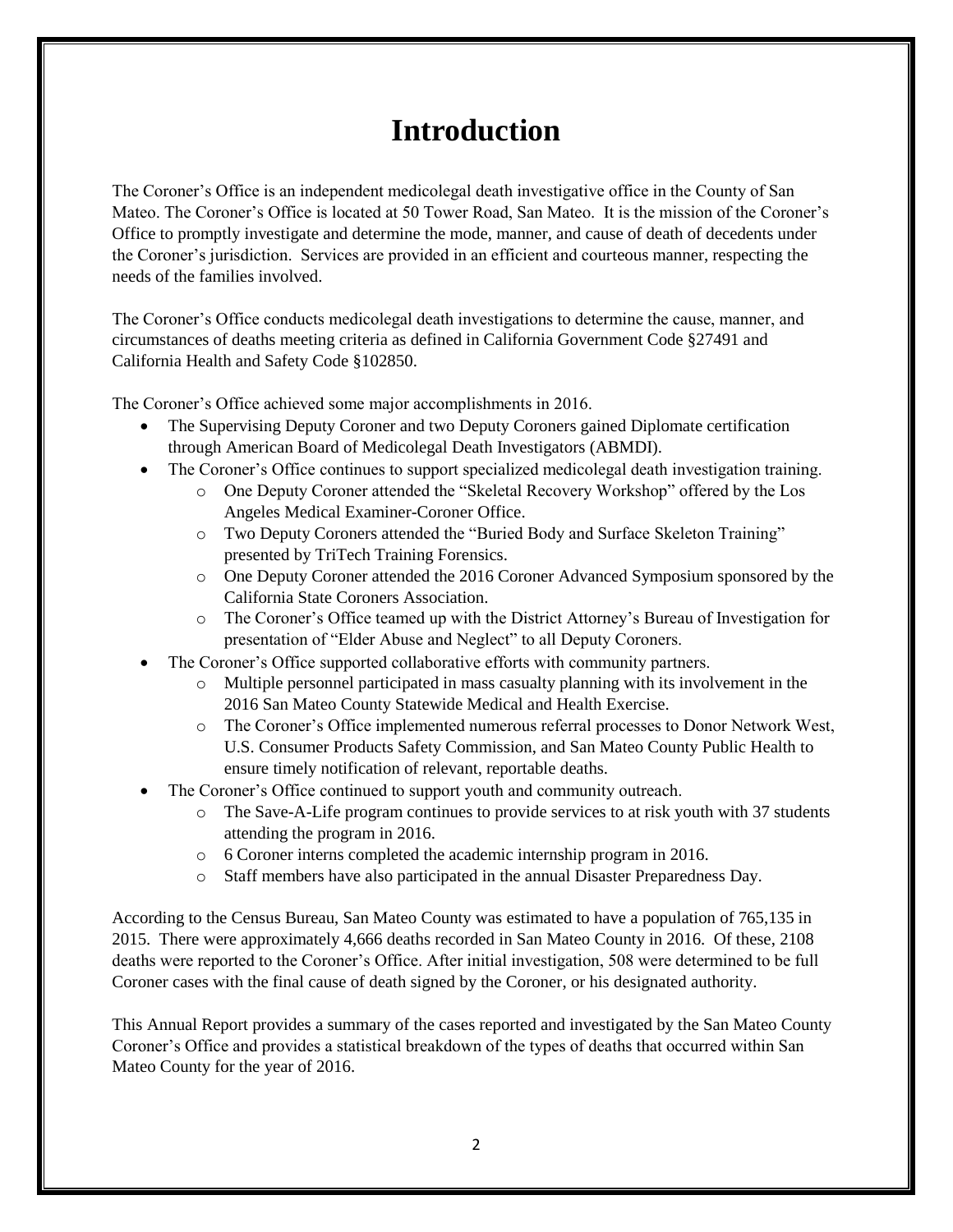### **San Mateo County Coroner 2016 Staff**

Coroner Robert J. Foucrault Coroner Chief Deputy Coroner Jerry Cohn Chief Deputy Coroner

Holly Benedict Deputy Coroner Hastin Stein Deputy Coroner K'Lynn Solt Deputy Coroner Elizabeth Ortiz Deputy Coroner Danielle Beckman Deputy Coroner Alana Stark Deputy Coroner

Emily Tauscher Supervising Deputy Coroner

Heather Diaz Deputy Coroner (Extra Help)

Laura Bailey Forensic Autopsy Technician Maggi Horn Forensic Autopsy Technician Thomas McGovern Forensic Autopsy Technician (Extra Help) (Nov-Dec)

Jackie Fleming Public Service Specialist Alicia Szto Medical Transcriptionist Bradley Buchanan Coroner Intern (Extra Help) Pawel Lewicki Coroner Intern (Extra Help) Thomas McGovern Coroner Intern (Extra Help) (Feb-Dec) Parrisha Fortson STEP Intern (Extra Help) (Jun-Dec)

Peter Benson, M.D. Forensic Pathologist (Contractor) Thomas Rogers, M.D. Forensic Pathologist (Contractor)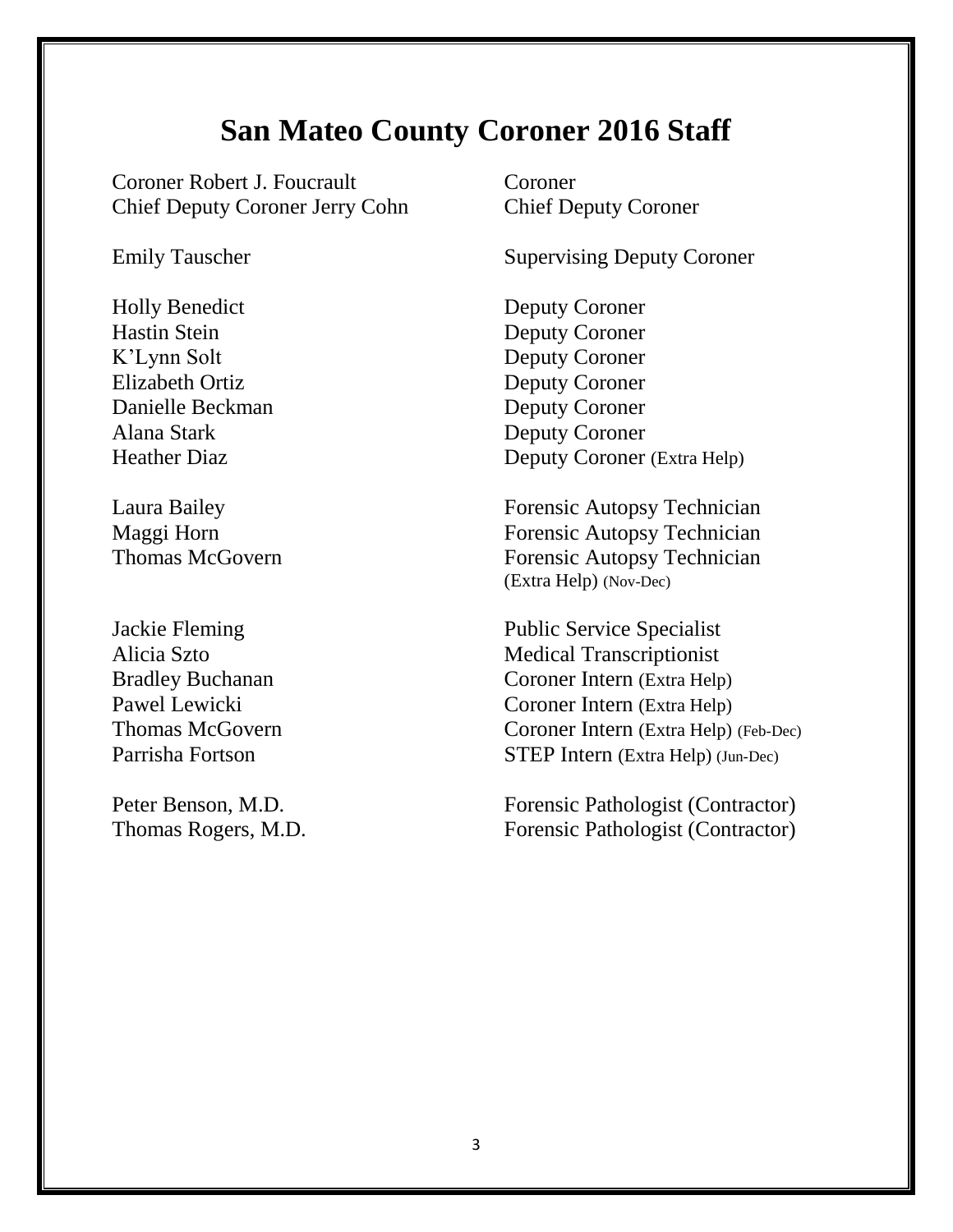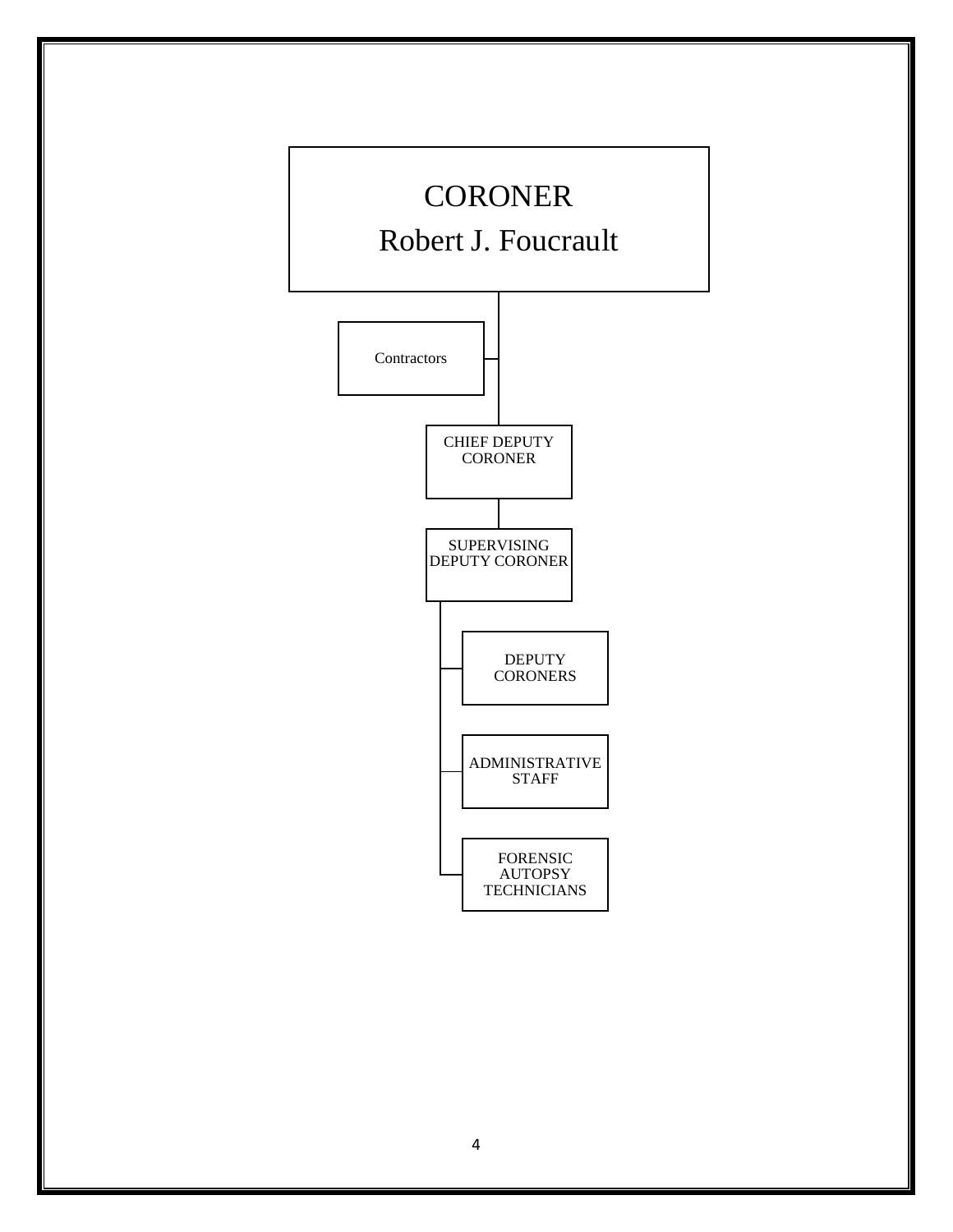#### **Reportable Criteria Part 1 of 3**

Section 27491 of the California Government Code and Section 102850 of the Health and Safety Code direct the authority and duty of the Coroner to inquire into and determine the circumstances, manner, and cause of the following deaths which are immediately reportable:

1. When a death is not in the attendance of a physician or during the continued absence of the qualifying physician. This includes all deaths outside hospitals and nursing care facilities. This includes all deaths which occur without attendance of a physician, such as where there is no history of medical attention of the deceased or where attention was so very remote as to afford no knowledge in relation to the cause of death, the death is reportable. The Coroner/Deputy Coroner will decide whether to investigate the death fully or not, depending on the nature and gravity of the illness proceeding death, and upon the physician's opinion of the patient's actual life expectancy at the time of the physician's last visit. If, during or after the investigation, it is ascertained that the death is due to natural causes and that there is a physician who is qualified and willing, the Coroner will release the case to the physician for his/her certification and signature, and the custody of the body will be retained by the family for removal to a private mortuary of the family's choice. For a physician to qualify certifying and signing a Certificate of Death, the physician must have professionally seen the patient during the 20 days prior to death. (See #2 below).

A patient in a hospital is always considered as being in attendance. It is not necessary that the physician attend the patient for a period of 24 hours prior to death in order to sign the Certificate of Death. On natural deaths, a physician may be qualified to sign a Certificate of Death provided he/she attended the patient for a sufficient time to properly diagnose the case and subsequent cause of death. While it has been the practice to report any and all hospital deaths, which occur within 24 hours of admission, this practice is not required by State Law and should be the policy decision of the institution involved. If a hospital has an administrative policy of reporting cases to the Coroner when a patient dies within 24 hours after admittance, the Coroner will discuss the case with the attending physician; however may not accept the case for investigation.

2. Wherein the deceased has not been attended by a physician in the 20 days prior to death. The word "attended" means that the patient must have been professionally seen by the physician. When the physician notifies the Coroner/Deputy Coroner, he/she will decide whether to investigate the death fully or not, depending on the nature and gravity of the illness preceding death, and upon the physician's opinion of the patient's actual life expectancy at the time of the physician's last visit. Cooperation and consultation between the Coroner and the physician may provide cause; however, if the doctor's prior knowledge of the subject could not be applied to the death, then an autopsy would be performed.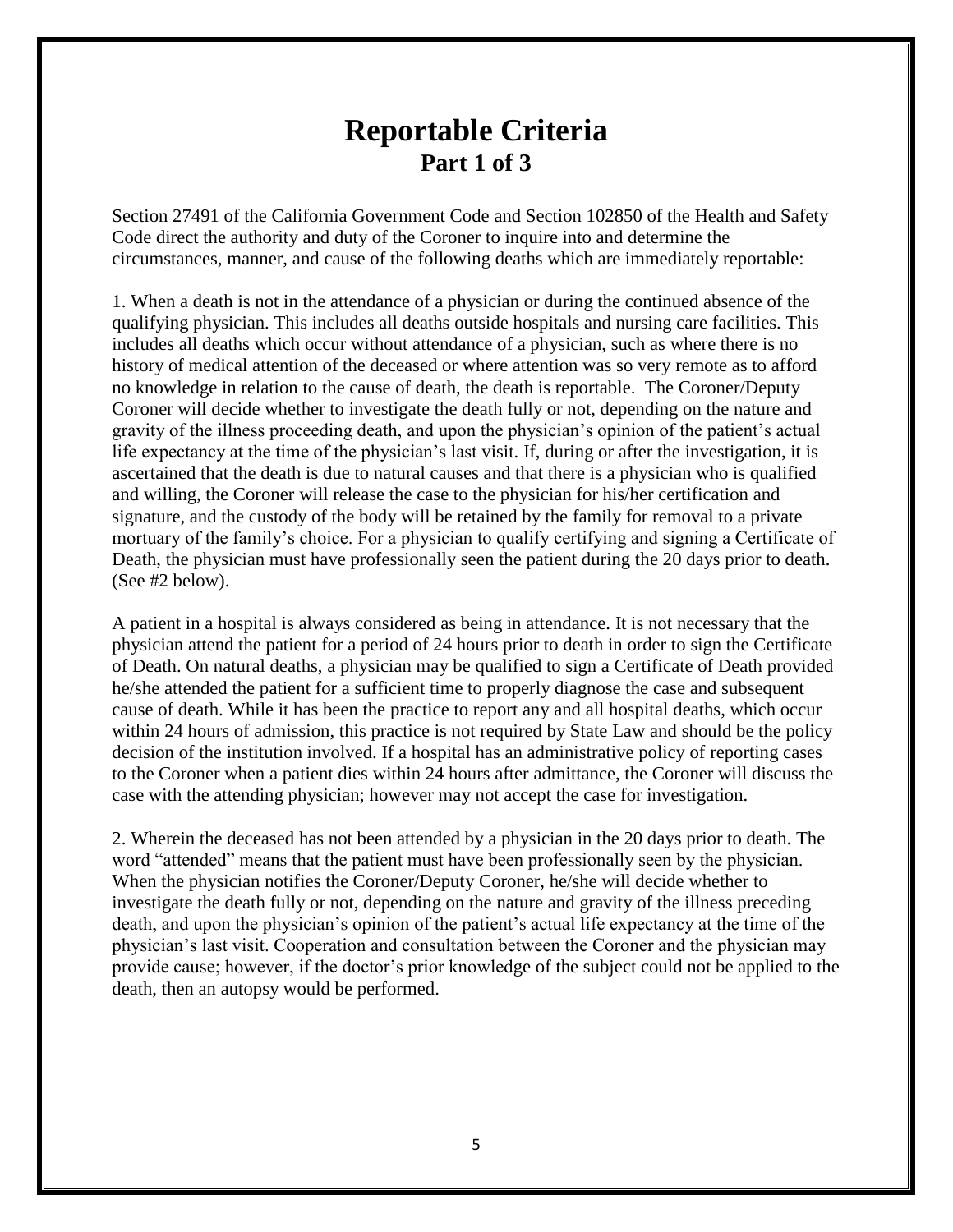### **Reportable Criteria Part 2 of 3**

3. When the physician is reasonably unable to state the cause of death or where the death is sudden and unexpected. The physician reporting the case must have a reasonable basis for his/her opinion. *The physician cannot be simply unwilling to state the cause of death*.

4. Known or suspected homicides. These cases are reported for obvious medicolegal reasons.

5. Known or suspected suicides. These cases are reported for obvious medicolegal reasons.

6. Associated with a known or alleged rape or crime against nature.

7. Involving any criminal act or suspicion of a criminal act. This would include instances where there is evidence or suspicion of criminal abortion (self-induced or by the act of another), euthanasia, or the later result of an accident. This would cover deaths under such circumstances as to afford reasonable grounds to suspect that the death was caused by the criminal act of another.

8. Following an accident or injury. Whether an accident or injury caused the death immediately or even a considerable time later, the case is reportable. Whether the accident or injury was of grave nature or only slight, so long as it *is the opinion of the attending or reporting physician that it might have contributed to the death in any degree.*

If the injury is to be listed anywhere on the Certification of Death, as contributory even though not the immediate cause of death, the case must be reported to the Coroner's Office. When, in the opinion of the physician, the injury is so slight that he/she does not believe that it contributed to the death, it is best to report such death so the Coroner/Deputy Coroner may decide whether any criminal, civil or legal consideration enters into the case that may require further investigation. Particularly, where a second party may have liability for the occurrence, the Coroner/Deputy Coroner will weigh the circumstances to ascertain whether any authorized public purpose or any aid to the administration of justice between involved parties will be served by full coroner involvement.

9. A death relating to a known or suspected drowning, hanging, gunshot, stabbing, cutting, starvation, exposure, drug overdose, fire, strangulation, or aspiration.

10. All aspirations are reportable. The law accepts that a terminal aspiration can occur during the mechanics of death from a primary natural condition. *The local registrar must reject any Certificate of Death that indicates aspiration was a contributing factor in the death unless the death has been reported to the Coroner.*

11. All intra-operative deaths. During upon the circumstances, the Coroner will determine whether an investigation is warranted. If the operative death is due to a misadventure or procedural problem than it would typically be considered an unnatural death and is reportable.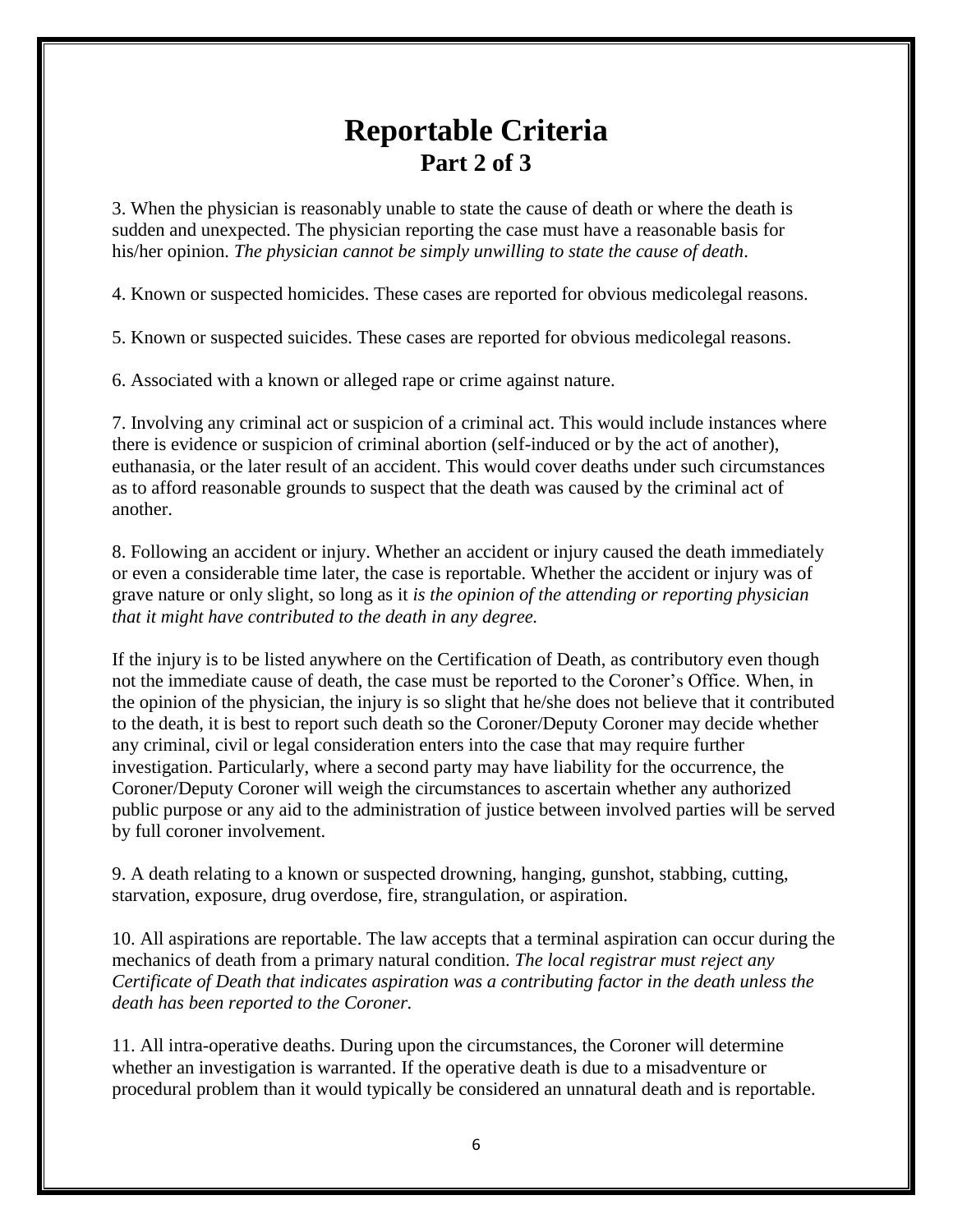### **Reportable Criteria Part 3 of 3**

*All deaths in operating rooms and all deaths where a patient has not fully recovered from an anesthetic, whether in surgery, the recovery room or elsewhere.* The Coroner's Office will proceed with a complete death investigation, when the nature of the death or legal implications warrants it.

12. Suspected accidental or intentional deaths by poisoning (food, chemical, drugs, therapeutic agent, etc.). Deaths, wholly or in part, due to industrial agents or toxins, ordinary food poisonings, household medications, prescribed pharmaceuticals and biological agents, are reportable when these circumstances in any way directly contributed to the death.

13. Known or suspected contagious disease and constituting a public hazard. If there was not sufficient time to diagnose and confirm a case in the hospital, then the death should be referred to the Coroner. All other deaths from a contagious disease will be reported to the Coroner.

14. When a death is clearly known to be due to, wholly or in part, an occupation disease or injury, that death is reportable.

15. In all deaths of unknown or unidentified persons.

16. Suspected SIDS deaths. These are unexpected deaths of apparent healthy, thriving infants under the age of one year.

17. All fetal deaths when gestation period is 20 weeks or longer.

18. All deaths while a decedent was incarcerated. This includes all in-custody and police involved deaths.

19. All patients who are found comatose or remain comatose during their hospital admission are reportable.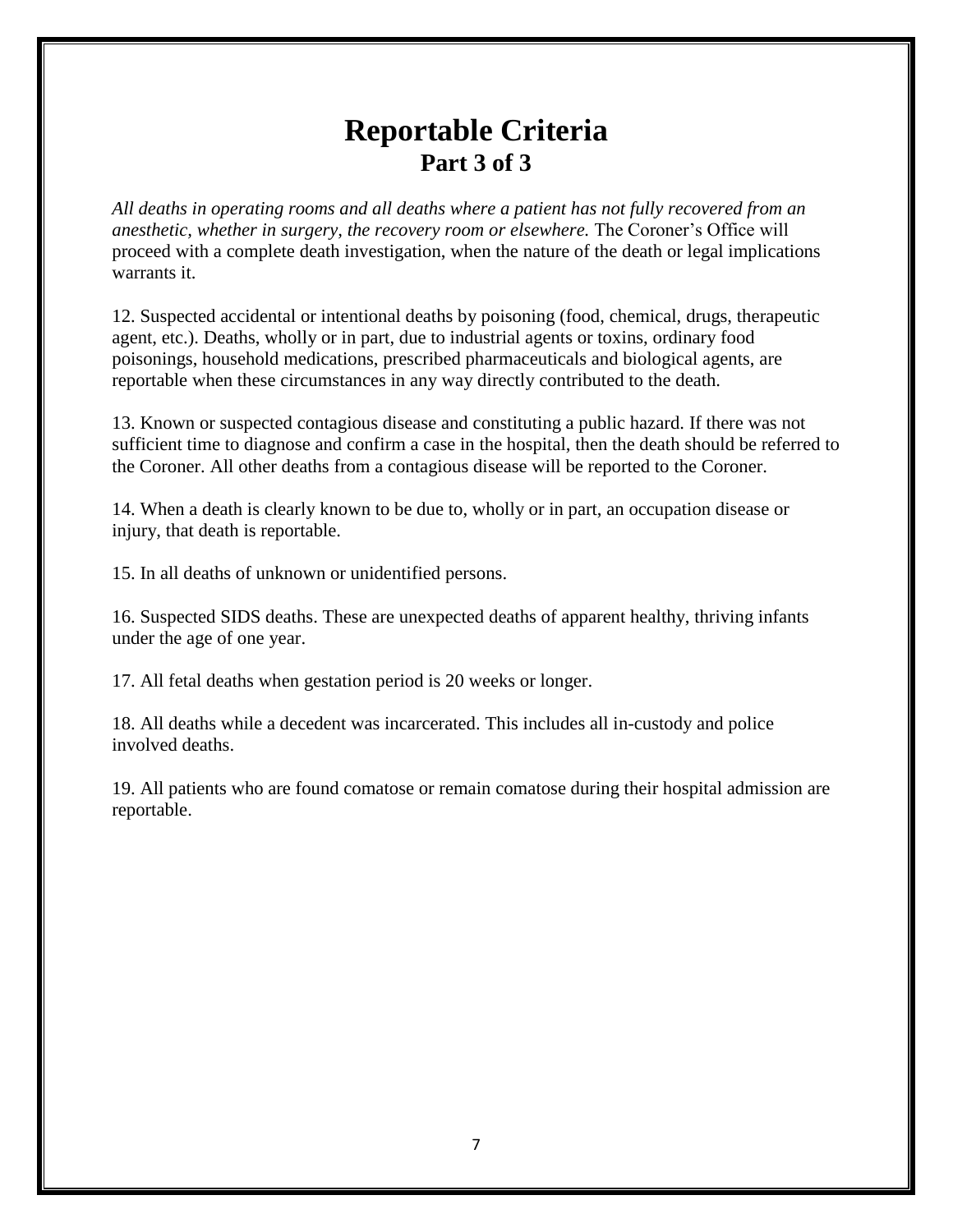### **Statistics for Calendar Year 2016**

| <b>Number of deaths reported:</b>            | 2108           |
|----------------------------------------------|----------------|
| Number of cases for full investigation:      | 508            |
| Number of cases investigated and released:   | 117            |
| Number of cases by manner of death:          |                |
| <b>Natural</b>                               | 279            |
| <b>Accident</b>                              | 144            |
| <b>Suicide</b>                               | 68             |
| Homicide                                     | $\tau$         |
| <b>Undetermined</b>                          | 8              |
| <b>Pending Investigation</b>                 | $\overline{2}$ |
| <b>Number of decedents transported:</b>      |                |
| <b>Coroner</b>                               | 276            |
| <b>Contractor</b>                            | 169            |
| <b>Mortuary/Funeral Home</b>                 | $\tau$         |
| <b>Forensic Examinations:</b>                |                |
| <b>Full Autopsy</b>                          | 229            |
| <b>Limited Autopsy</b>                       | 91             |
| <b>Clinical Review</b>                       | 188            |
| <b>Number of toxicology cases conducted:</b> | 348            |
| Number of cases reported as "unidentified":  | 21             |
| <b>Identified after investigation</b>        | 21             |
| <b>Remain unidentified</b>                   | $\theta$       |
| <b>Organ and tissue donations:</b>           |                |
| <b>Cases referred for donation</b>           | 64             |
| <b>Total organ donors</b>                    | 7              |
| <b>Total tissue donors</b>                   | 72             |
| <b>Total organs transplanted</b>             | 36             |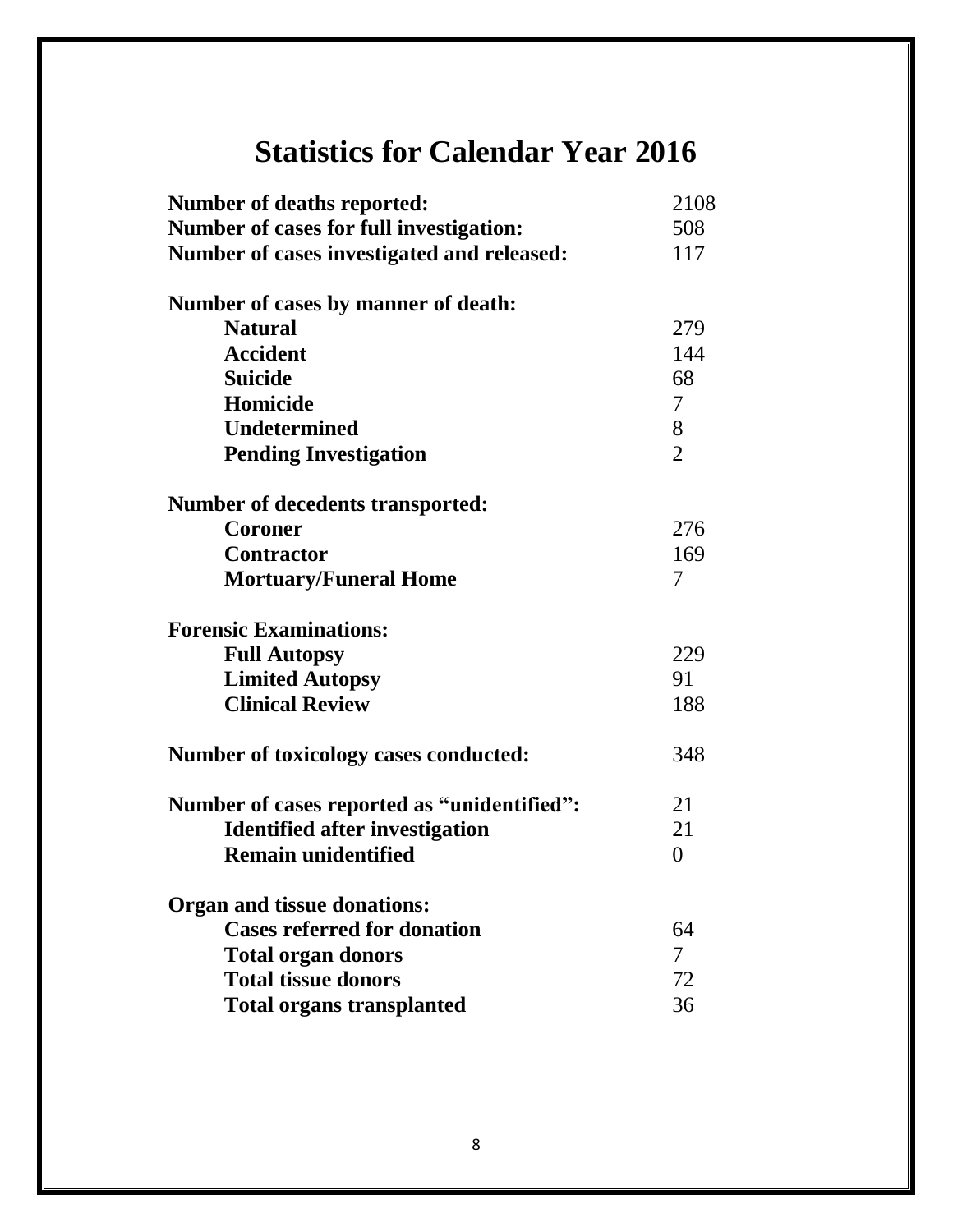| Coroner Case Statistics for 2016 by Month |                |                |                 |                |                     |                |              |
|-------------------------------------------|----------------|----------------|-----------------|----------------|---------------------|----------------|--------------|
|                                           | <b>Natural</b> | <b>Suicide</b> | <b>Accident</b> | Homicide       | <b>Undetermined</b> | Pending        | <b>Total</b> |
| <b>January</b>                            | 16             | 3              | 8               | $\overline{0}$ | $\overline{0}$      | $\overline{0}$ | 27           |
| <b>February</b>                           | 21             | 6              | 13              | $\overline{0}$ | $\theta$            | $\theta$       | 40           |
| <b>March</b>                              | 18             | 9              | 11              | $\overline{0}$ | $\overline{2}$      | $\overline{0}$ | 40           |
| <b>April</b>                              | 26             | 4              | 10              |                |                     | $\overline{0}$ | 42           |
| <b>May</b>                                | 18             | 5              | 8               |                | $\theta$            | $\theta$       | 32           |
| June                                      | 20             | 3              | 10              |                | $\Omega$            | $\overline{0}$ | 34           |
| <b>July</b>                               | 26             | $\overline{7}$ | 16              | $\overline{0}$ | $\Omega$            | $\overline{0}$ | 49           |
| <b>August</b>                             | 26             | 4              | 13              | $\overline{0}$ | $\theta$            | $\theta$       | 43           |
| <b>September</b>                          | 25             | 10             | 20              |                | $\overline{2}$      | $\overline{0}$ | 58           |
| <b>October</b>                            | 23             | $\mathfrak{S}$ | 6               |                |                     | $\theta$       | 36           |
| <b>November</b>                           | 23             | 6              | 18              |                |                     | 1              | 50           |
| <b>December</b>                           | 37             | 6              | 11              |                |                     | 1              | 57           |
| <b>Total</b>                              | 279            | 68             | 144             | 7              | 8                   | $\overline{2}$ | 508          |

### **General Classifications of Death by Month**



#### **Coroner Case Statistics for 2016 by Month**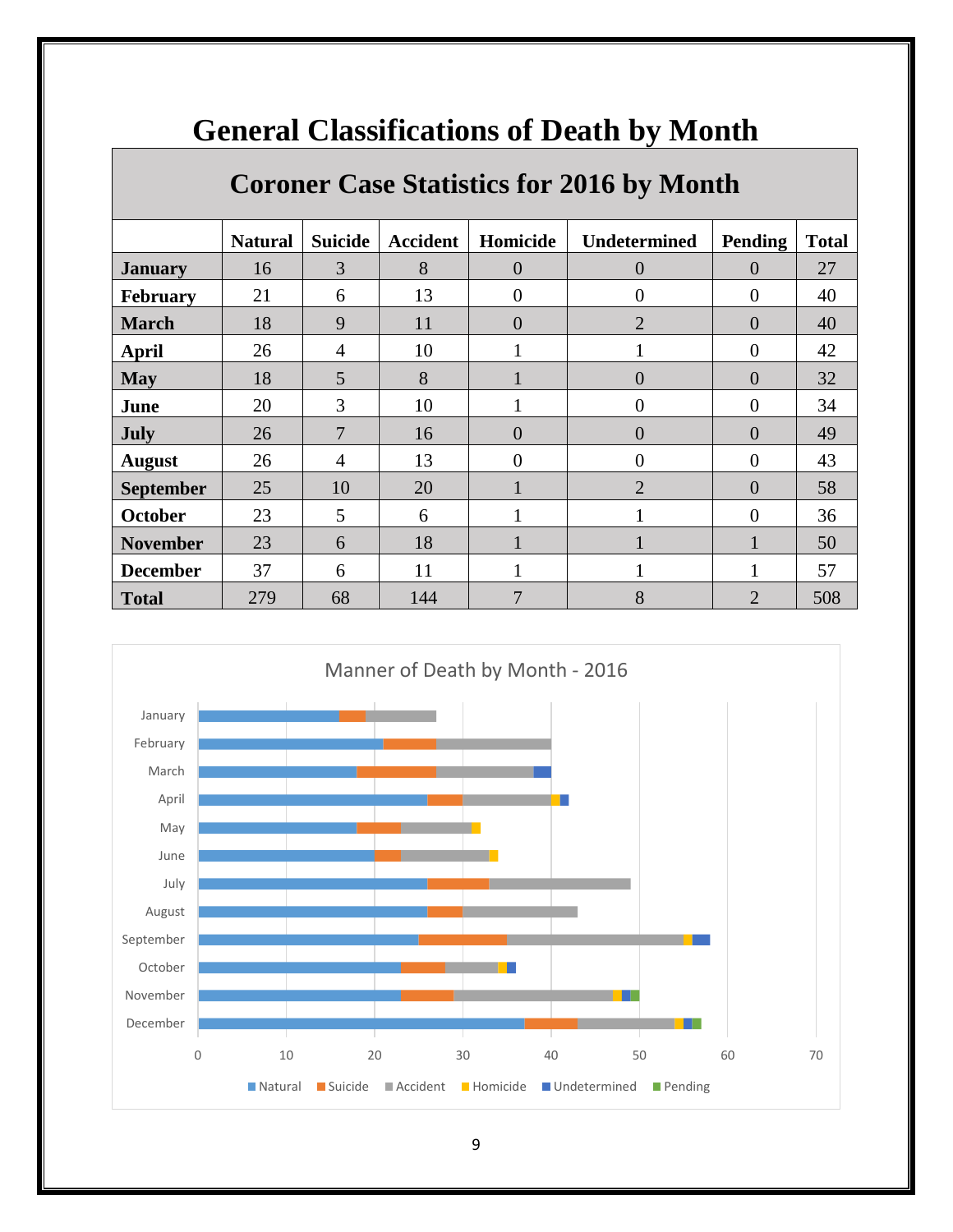### **Natural**

Natural deaths are due solely or nearly totally to disease and/or the aging process.

| <b>Types of Natural Deaths</b>  |                |
|---------------------------------|----------------|
| Cardiovascular                  | 179            |
| Hepatic Failure/System          | 19             |
| Circulatory & Cerebral Vascular | 19             |
| <b>Gastrointestinal System</b>  | 8              |
| Cancer/Neoplasms                | 8              |
| <b>Endocrine System</b>         | 10             |
| Neurological System             | 4              |
| <b>Respiratory System</b>       | 18             |
| <b>Renal System</b>             | 3              |
| Infection                       | $\overline{2}$ |
| <b>Sudden Infant Death</b>      | 2              |
| <b>Other Natural</b>            | 5              |
| Genito-Urinary System           |                |
| Acquired Immuno Def Syndrome    |                |

#### **Total Natural Deaths in 2016:** 279

| Natural Deaths by Age & Sex |          |                | <b>Natural Deaths by Month</b> |        |
|-----------------------------|----------|----------------|--------------------------------|--------|
| Age                         | Male     | Female         | Month                          | Number |
| $0 - 11$ Months             | 1        | 1              | <b>January</b>                 | 16     |
| 1 to 10 Years               | $\Omega$ | $\Omega$       | February                       | 21     |
| 11 to 20 Years              | 1        | 0              | <b>March</b>                   | 18     |
| 21 to 30 Years              | 3        |                | April                          | 26     |
| 31 to 40 Years              | 6        | 3              | <b>May</b>                     | 18     |
| 41 to 50 Years              | 18       | 5              | June                           | 20     |
| 51 to 60 Years              | 46       | 15             | July                           | 26     |
| 61 to 70 Years              | 60       | 18             | <b>August</b>                  | 26     |
| 71 to 80 Years              | 30       | 25             | <b>September</b>               | 25     |
| 81 to 90 Years              | 14       | 19             | <b>October</b>                 | 23     |
| 91-100 Years                | 8        | $\overline{4}$ | <b>November</b>                | 23     |
| 101-110 Years               |          | $\Omega$       | <b>December</b>                | 37     |

| Natural Deaths by Month |        |  |  |
|-------------------------|--------|--|--|
| Month                   | Number |  |  |
| <b>January</b>          | 16     |  |  |
| February                | 21     |  |  |
| <b>March</b>            | 18     |  |  |
| <b>April</b>            | 26     |  |  |
| <b>May</b>              | 18     |  |  |
| June                    | 20     |  |  |
| <b>July</b>             | 26     |  |  |
| <b>August</b>           | 26     |  |  |
| September               | 25     |  |  |
| October                 | 23     |  |  |
| <b>November</b>         | 23     |  |  |
| <b>December</b>         | 37     |  |  |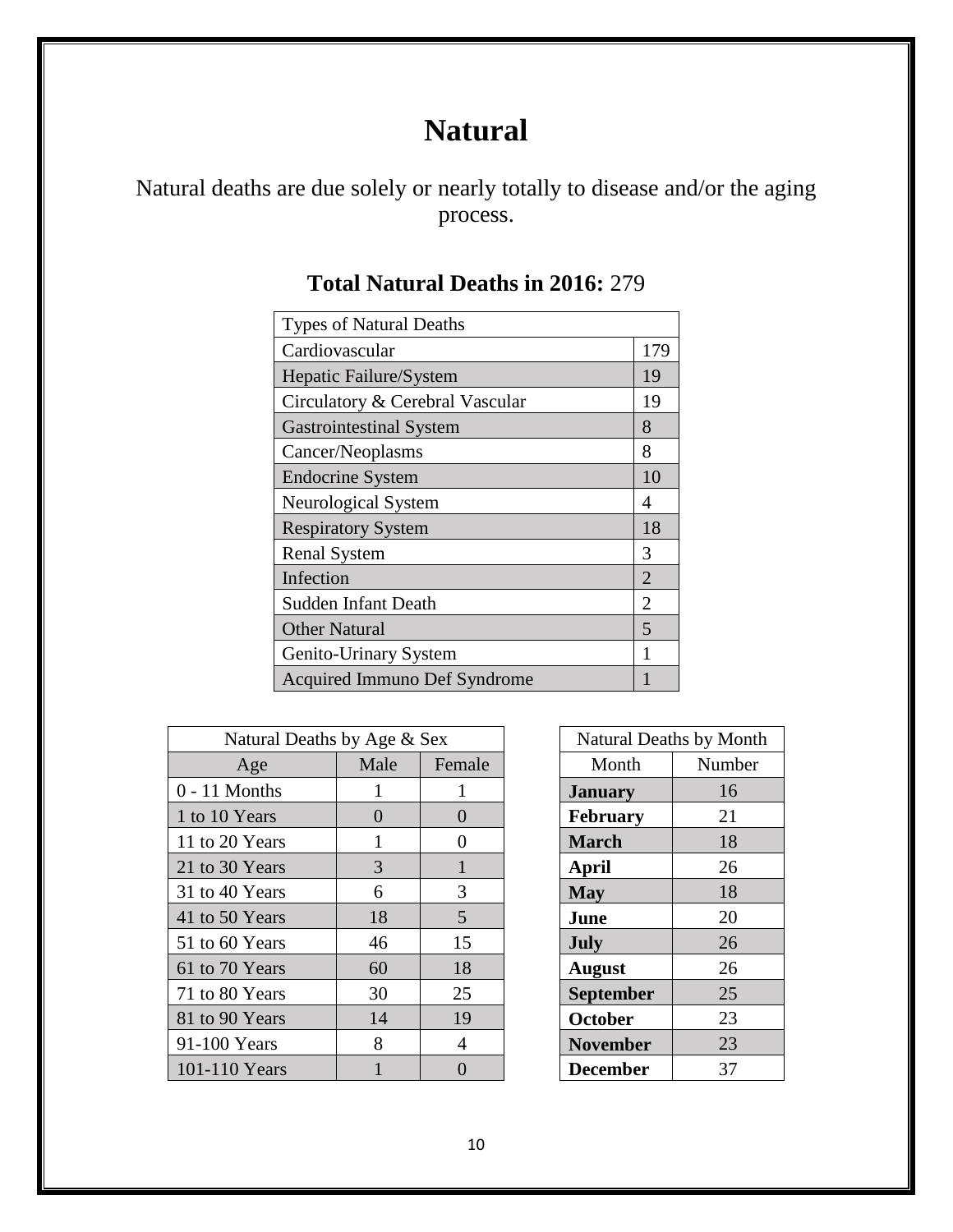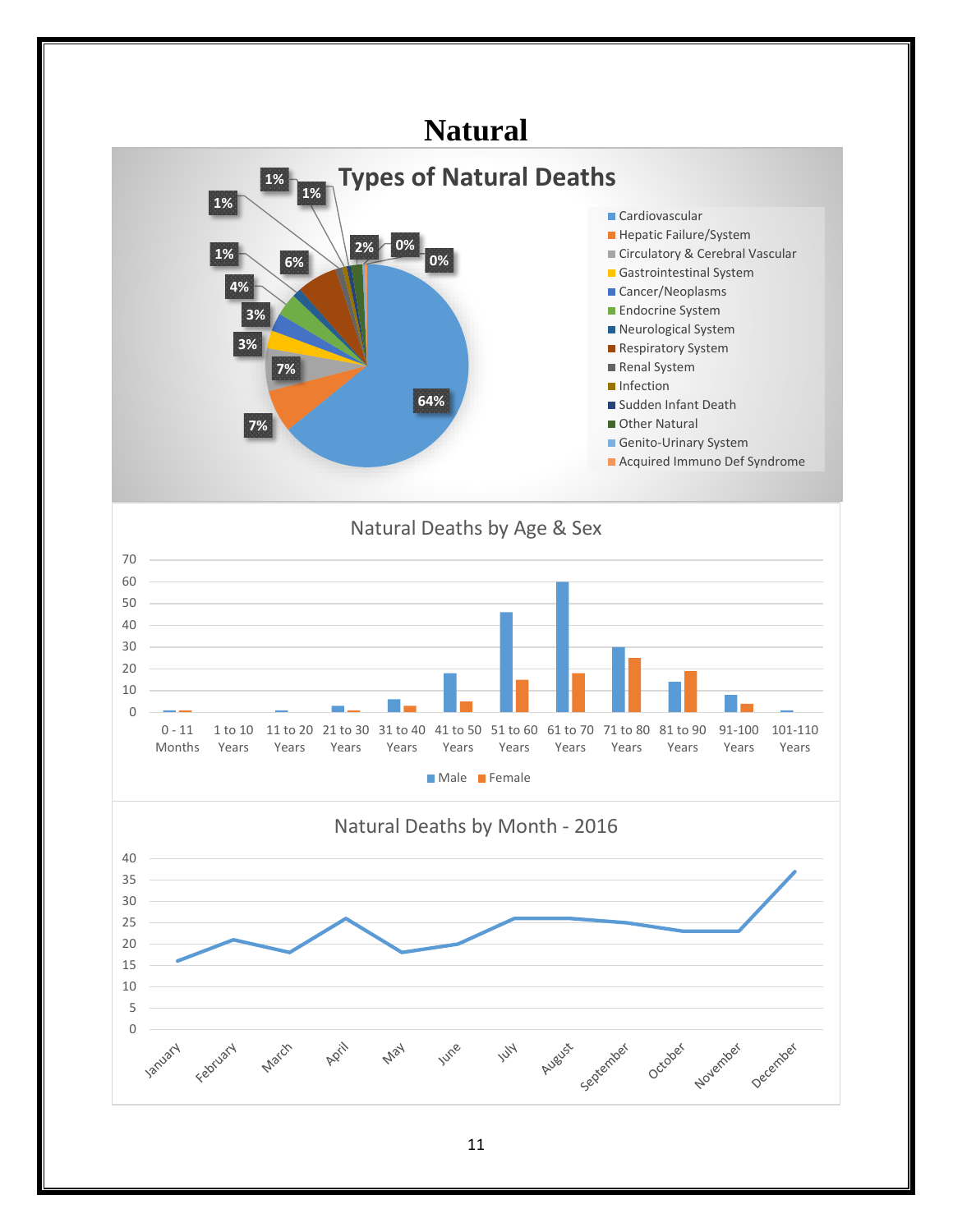### **Suicide**

Suicides result from an injury or poisoning as a result of an intentional, selfinflicted act committed to do self-harm or cause the death of one's self.

| <b>Types of Suicides</b> |    |  |  |
|--------------------------|----|--|--|
| Firearm                  | 25 |  |  |
| Train                    | 6  |  |  |
| Hanging                  | 14 |  |  |
| Overdose                 | 5  |  |  |
| Carbon Monoxide          | 1  |  |  |
| Jumping                  | 6  |  |  |
| Alcohol/Drug Related     | 1  |  |  |
| Asphyxiation             | 5  |  |  |
| Stabbing/Cutting         | 3  |  |  |
| Drowning                 | 2  |  |  |

#### **Total Number of Suicides in 2016:** 68

|                 | Suicide by Age & Sex |                |                  | Suicide by Month |
|-----------------|----------------------|----------------|------------------|------------------|
| Age             | Male                 | Female         | Month            | Number           |
| $0 - 11$ Months | $\Omega$             | 0              | <b>January</b>   | 3                |
| 1 to 10 Years   | $\theta$             | 0              | <b>February</b>  | 6                |
| 11 to 20 Years  | $\overline{2}$       |                | <b>March</b>     | 9                |
| 21 to 30 Years  | 8                    | 3              | April            | 4                |
| 31 to 40 Years  | 5                    | $\overline{2}$ | <b>May</b>       | 5                |
| 41 to 50 Years  | 14                   | $\overline{2}$ | June             | 3                |
| 51 to 60 Years  | 11                   | 3              | July             |                  |
| 61 to 70 Years  | 6                    | 3              | <b>August</b>    |                  |
| 71 to 80 Years  |                      |                | <b>September</b> | 10               |
| 81 to 90 Years  | 5                    | 0              | <b>October</b>   | 5                |
| 91-100 Years    |                      |                | <b>November</b>  | 6                |
| 101-110 Years   |                      |                | <b>December</b>  | 6                |

| Suicide by Month |        |  |  |
|------------------|--------|--|--|
| Month            | Number |  |  |
| <b>January</b>   | 3      |  |  |
| February         | 6      |  |  |
| <b>March</b>     | 9      |  |  |
| April            | 4      |  |  |
| <b>May</b>       | 5      |  |  |
| June             | 3      |  |  |
| <b>July</b>      | 7      |  |  |
| <b>August</b>    | 4      |  |  |
| <b>September</b> | 10     |  |  |
| October          | 5      |  |  |
| <b>November</b>  | 6      |  |  |
| <b>December</b>  | 6      |  |  |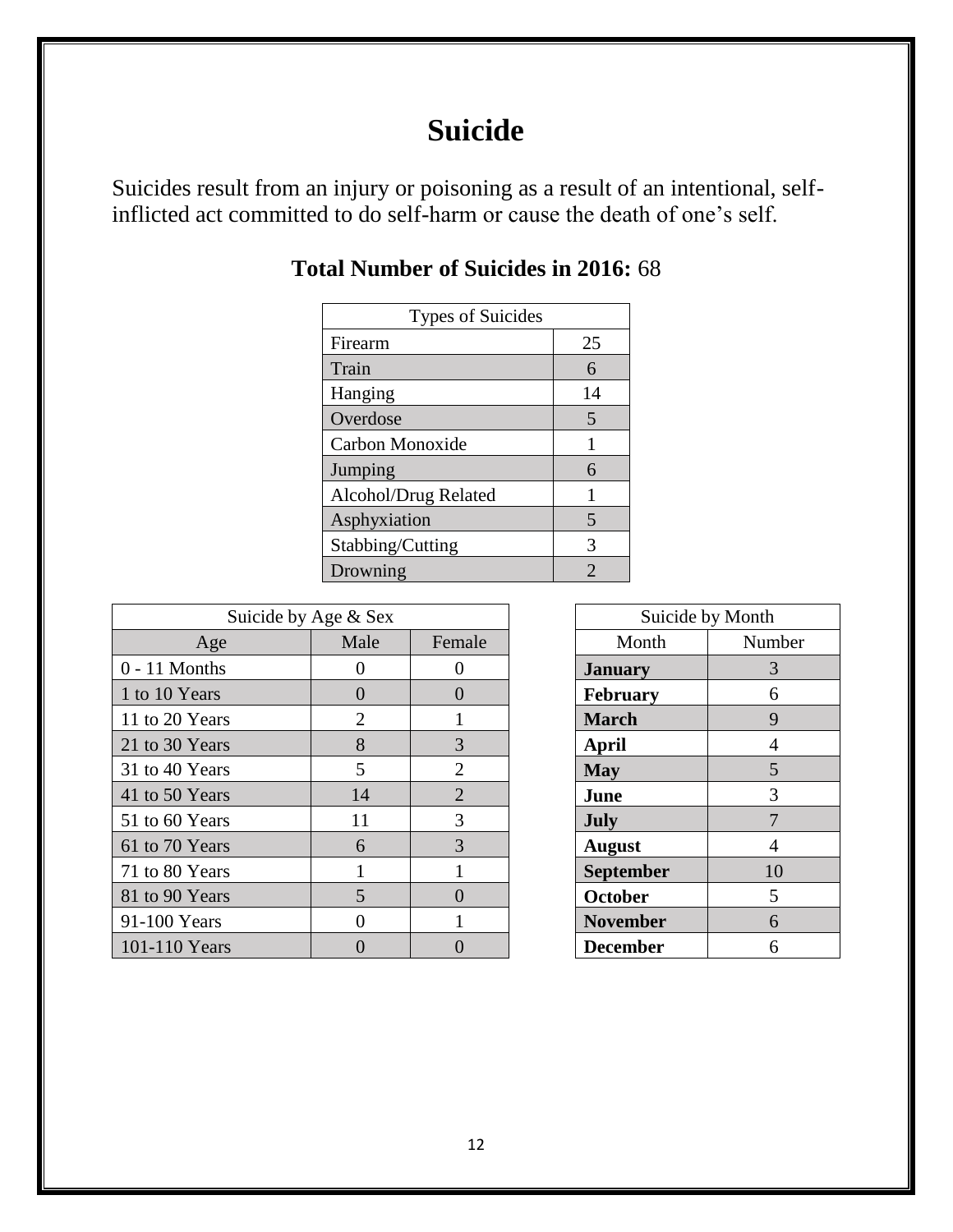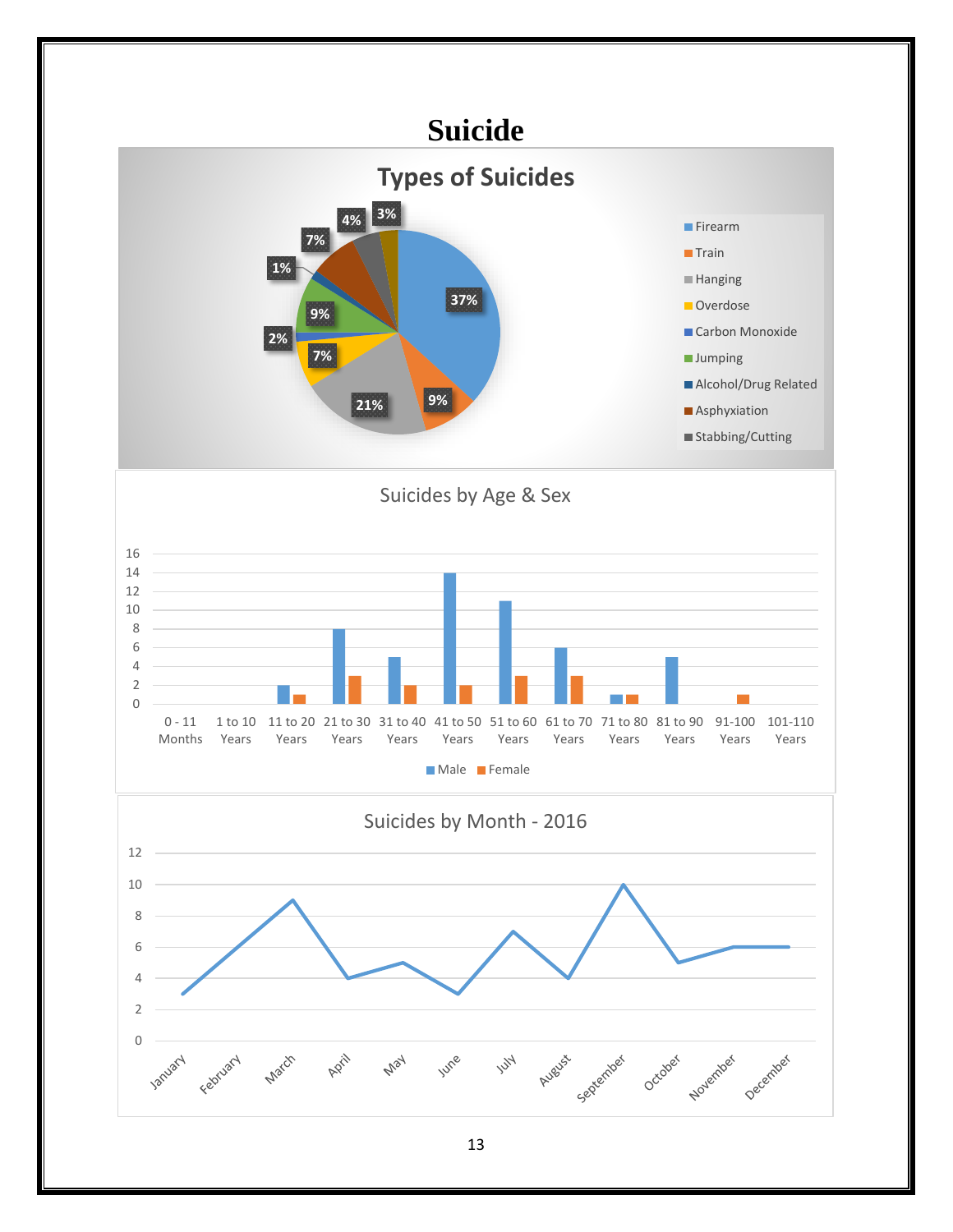### **Accident**

An accident applies when an injury or poisoning causes death and there is little or no evidence that the injury or poisoning occurred with intent to harm or cause death. In essence, the fatal outcome was unintentional. Motor Vehicle Accidents are not included in the statistics below.

#### **Total Number of Accidental Deaths in 2016:** 110

| <b>Types of Accidents</b> |    |
|---------------------------|----|
| Alcohol/Drug Related      | 47 |
| Fall                      | 42 |
| Drowning Ocean            | 10 |
| Exsanguination            |    |
| Hypothermia               |    |
| Choking                   | 3  |
| Medical/Misadventure      |    |
| Trauma                    | 2  |

*\*not including motor vehicle accidents*



|                 | Accidents by Age $&$ Sex |                | <b>Accidents by Month</b> |        |
|-----------------|--------------------------|----------------|---------------------------|--------|
| Age             | Male                     | Female         | Month                     | Number |
| $0 - 11$ Months | 0                        | $\Omega$       | <b>January</b>            |        |
| 1 to 10 Years   | $\Omega$                 | $\Omega$       | <b>February</b>           | 10     |
| 11 to 20 Years  | 1                        | $\Omega$       | <b>March</b>              | 10     |
| 21 to 30 Years  | 7                        | $\overline{2}$ | April                     | 5      |
| 31 to 40 Years  | 10                       | 1              | <b>May</b>                | 5      |
| 41 to 50 Years  | 5                        | $\overline{2}$ | June                      | 8      |
| 51 to 60 Years  | 12                       | 13             | July                      | 14     |
| 61 to 70 Years  | 9                        | 6              | <b>August</b>             | 12     |
| 71 to 80 Years  | 11                       | 5              | <b>September</b>          | 14     |
| 81 to 90 Years  | 9                        | 9              | <b>October</b>            | 5      |
| 91-100 Years    | 6                        | $\overline{2}$ | <b>November</b>           | 13     |
| 101-110 Years   | 0                        | $\Omega$       | <b>December</b>           |        |

| <b>Accidents by Month</b> |        |  |  |
|---------------------------|--------|--|--|
| Month                     | Number |  |  |
| <b>January</b>            | 7      |  |  |
| February                  | 10     |  |  |
| <b>March</b>              | 10     |  |  |
| April                     | 5      |  |  |
| <b>May</b>                | 5      |  |  |
| June                      | 8      |  |  |
| <b>July</b>               | 14     |  |  |
| <b>August</b>             | 12     |  |  |
| September                 | 14     |  |  |
| October                   | 5      |  |  |
| <b>November</b>           | 13     |  |  |
| <b>December</b>           |        |  |  |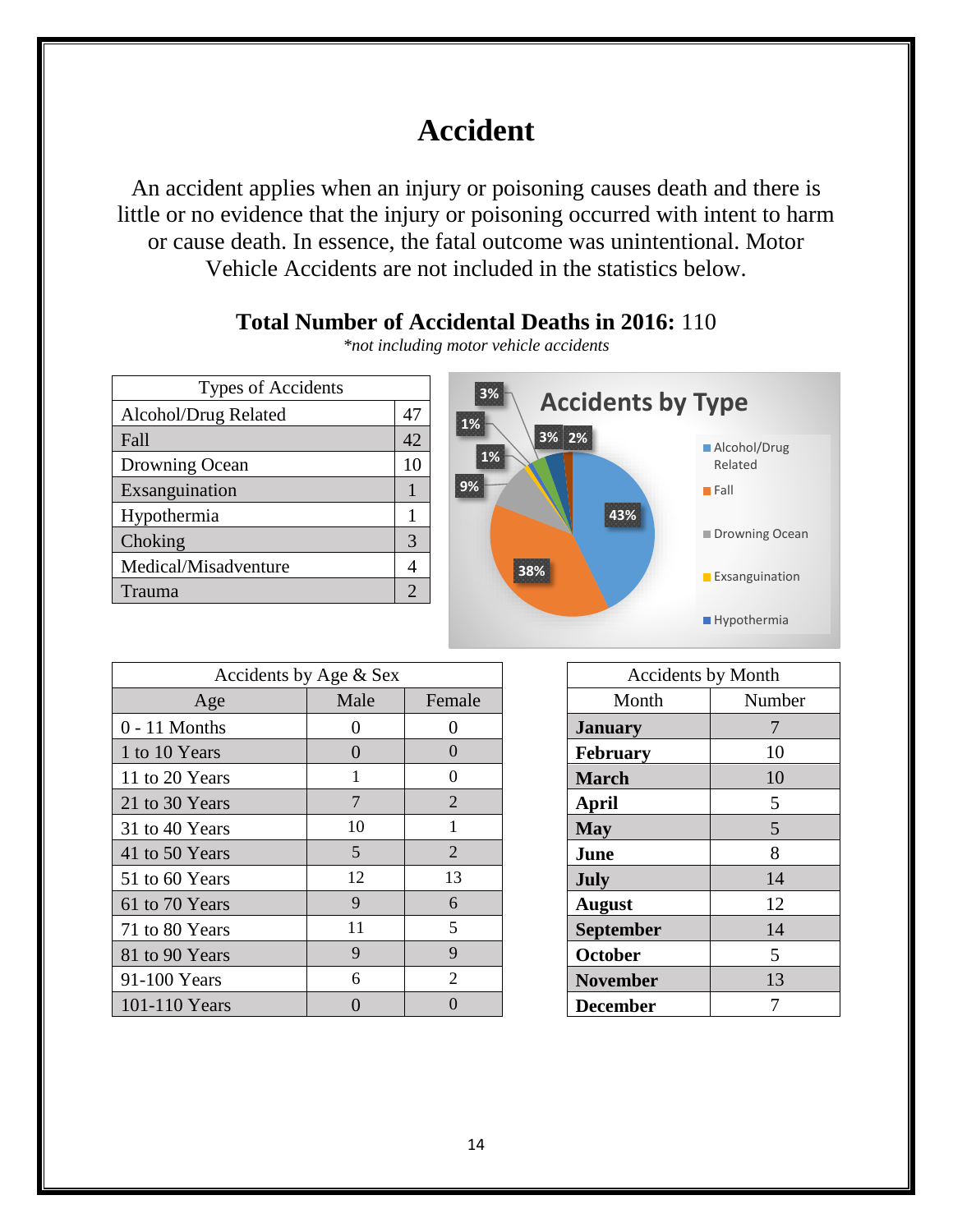### **Accident**

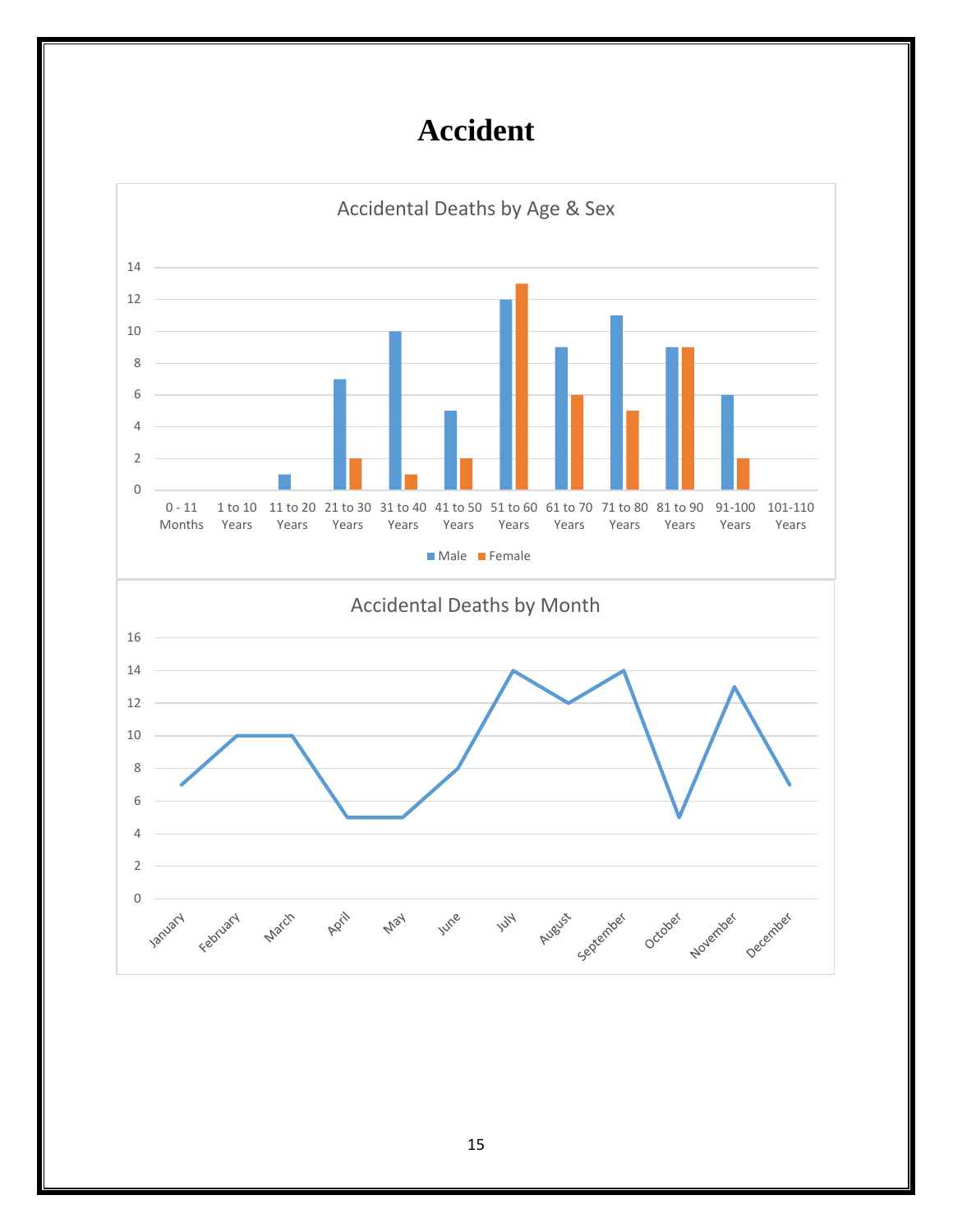### **Motor Vehicle Fatalities**

The Coroner's Office, as well as other law enforcement agencies within the jurisdiction of the motor vehicle fatality, conducts a thorough investigation of any accident involving a motor vehicle or traffic collision. Following a thorough investigation and an autopsy examination, the manner of death may be determined to be natural, accident, suicide, homicide, or undetermined.

#### **Total Number of Motor Vehicle Fatalities in 2016:** 35

| <b>Types of Motor Vehicle Fatalities</b> |    |              |                 |              |
|------------------------------------------|----|--------------|-----------------|--------------|
| Automobile-Driver                        | 20 |              | Manner of Death |              |
| Automobile-Passenger                     | 5  | Natural      |                 |              |
| Motorcycle                               |    | Accident     |                 | 34           |
| <b>Boating</b>                           |    | Suicide      |                 | $\mathbf{0}$ |
| Aircraft                                 |    | Homicide     |                 |              |
| Bicyclist                                |    | Undetermined |                 |              |
| Pedestrian                               | 6  |              |                 |              |

| Motor Vehicle Fatalities by Age & Sex |                | <b>Motor Vehicle Fatalities</b><br>by Month |                  |                       |
|---------------------------------------|----------------|---------------------------------------------|------------------|-----------------------|
| Age                                   | Male           | Female                                      | Month            | Number                |
| $0 - 11$ Months                       | $\Omega$       | $\overline{0}$                              | <b>January</b>   |                       |
| 1 to 10 Years                         | $\Omega$       |                                             | <b>February</b>  | 3                     |
| 11 to 20 Years                        | 2              | 2                                           | <b>March</b>     |                       |
| 21 to 30 Years                        | 9              | 3                                           | April            | 5                     |
| 31 to 40 Years                        | $\Omega$       | $\theta$                                    | <b>May</b>       | 3                     |
| 41 to 50 Years                        | 6              | 0                                           | June             | $\overline{2}$        |
| 51 to 60 Years                        | 4              | 3                                           | <b>July</b>      | $\mathcal{D}_{\cdot}$ |
| 61 to 70 Years                        |                | $\theta$                                    | <b>August</b>    | 1                     |
| 71 to 80 Years                        | $\Omega$       | 2                                           | <b>September</b> | 6                     |
| 81 to 90 Years                        | $\overline{2}$ | $\Omega$                                    | <b>October</b>   |                       |
| 91-100 Years                          | $\Omega$       | 0                                           | <b>November</b>  | 5                     |
| 101-110 Years                         | $\theta$       | 0                                           | <b>December</b>  | 5                     |

| <b>Manner of Death</b> |    |  |  |
|------------------------|----|--|--|
| Natural                |    |  |  |
| Accident               | 34 |  |  |
| Suicide                |    |  |  |
| Homicide               |    |  |  |
| Undetermined           |    |  |  |

| <b>Motor Vehicle Fatalities</b> |                |  |  |  |
|---------------------------------|----------------|--|--|--|
| by Month                        |                |  |  |  |
| Month                           | Number         |  |  |  |
| <b>January</b>                  | 1              |  |  |  |
| February                        | 3              |  |  |  |
| <b>March</b>                    |                |  |  |  |
| April                           | 5              |  |  |  |
| <b>May</b>                      | 3              |  |  |  |
| June                            | 2              |  |  |  |
| July                            | $\overline{2}$ |  |  |  |
| <b>August</b>                   | 1              |  |  |  |
| <b>September</b>                | 6              |  |  |  |
| October                         | 1              |  |  |  |
| <b>November</b>                 | 5              |  |  |  |
| December                        | 5              |  |  |  |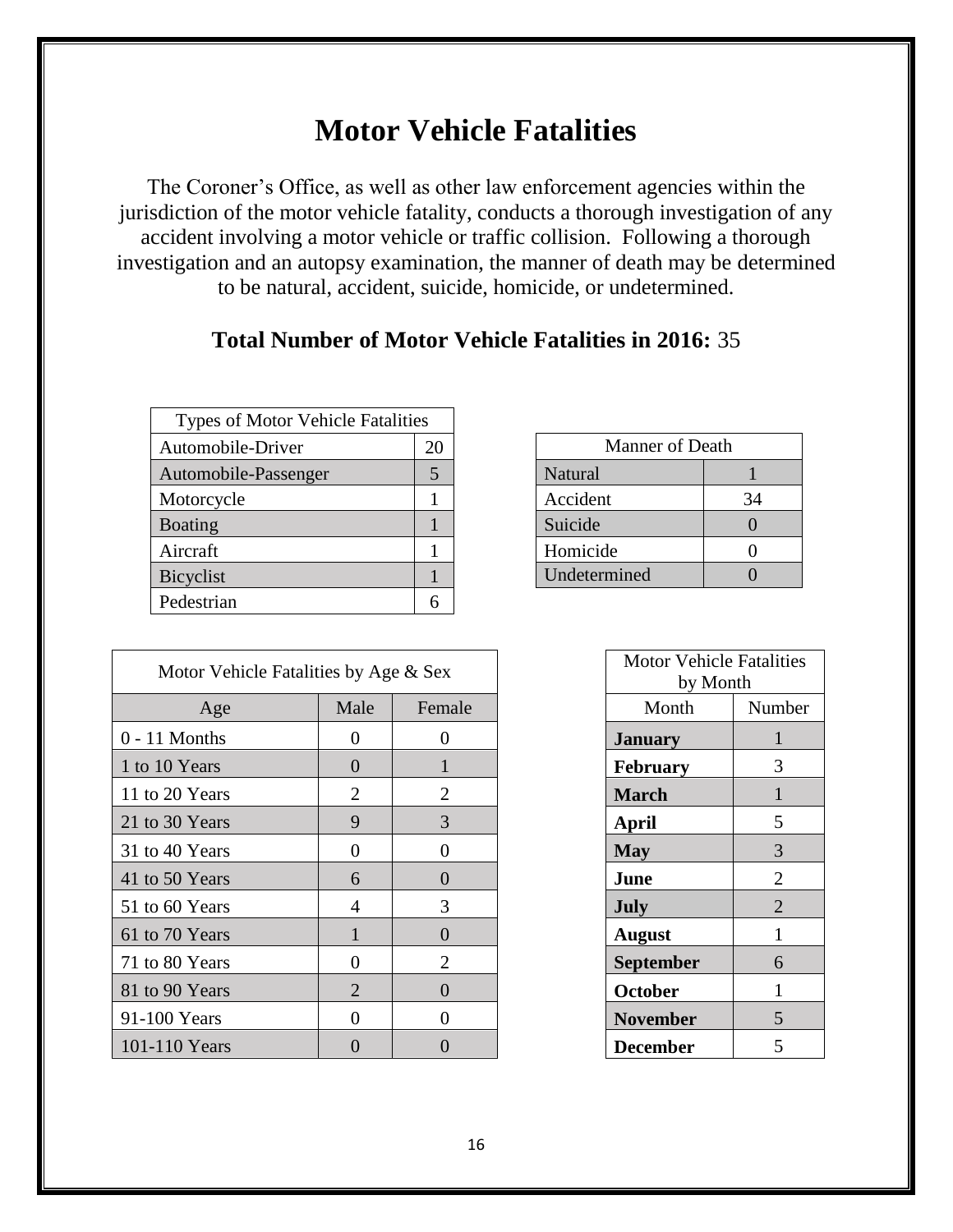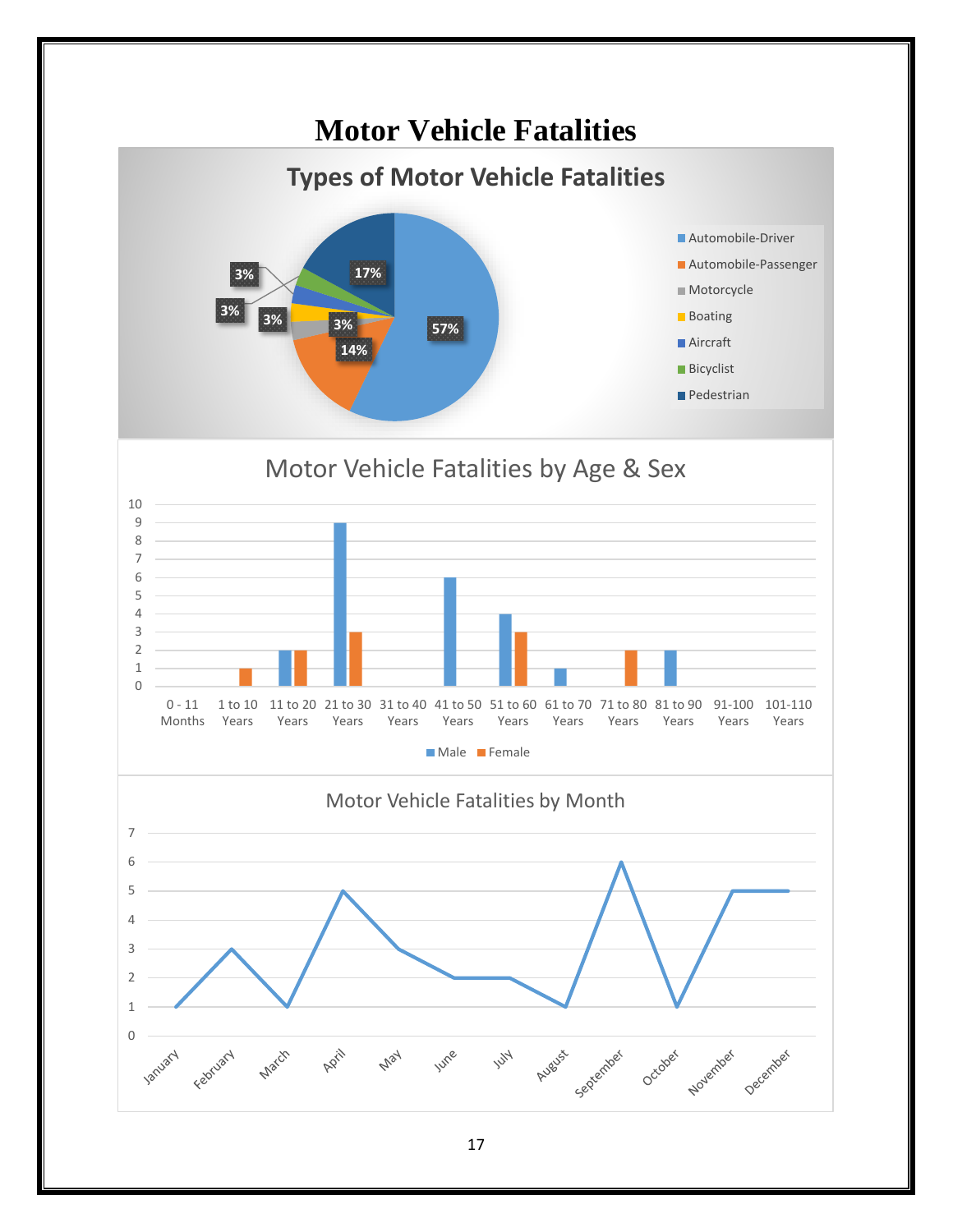### **Motor Vehicle Fatalities Involving Alcohol and/or Drugs**

Pursuant to California Government Code Section 27491.25, the Coroner's pathologist takes blood and urine samples from the deceased to conduct appropriate, related chemical tests to determine the alcoholic contents, if any, of the body. If necessary, the coroner may perform other chemical tests to determine the drug contents, if any, of the body. Testing of deceased persons under the age of 15 years is not required, unless the circumstances indicate the possibility of alcoholic and/or drug consumption. In some cases, the victims are hospitalized for a lengthy period of time prior to death and therefore, relevant blood and urine samples are unavailable for testing.

|                                   | <b>Alcohol only test</b> | Routine drug screen | No Test completed |
|-----------------------------------|--------------------------|---------------------|-------------------|
| <b>Alcohol present</b>            |                          |                     |                   |
| <b>Prescription drugs present</b> |                          |                     |                   |
|                                   |                          |                     |                   |
| <b>Illicit drugs present</b>      |                          |                     |                   |
| Not detected                      |                          | 10                  |                   |
| <b>Total</b>                      |                          | 16                  |                   |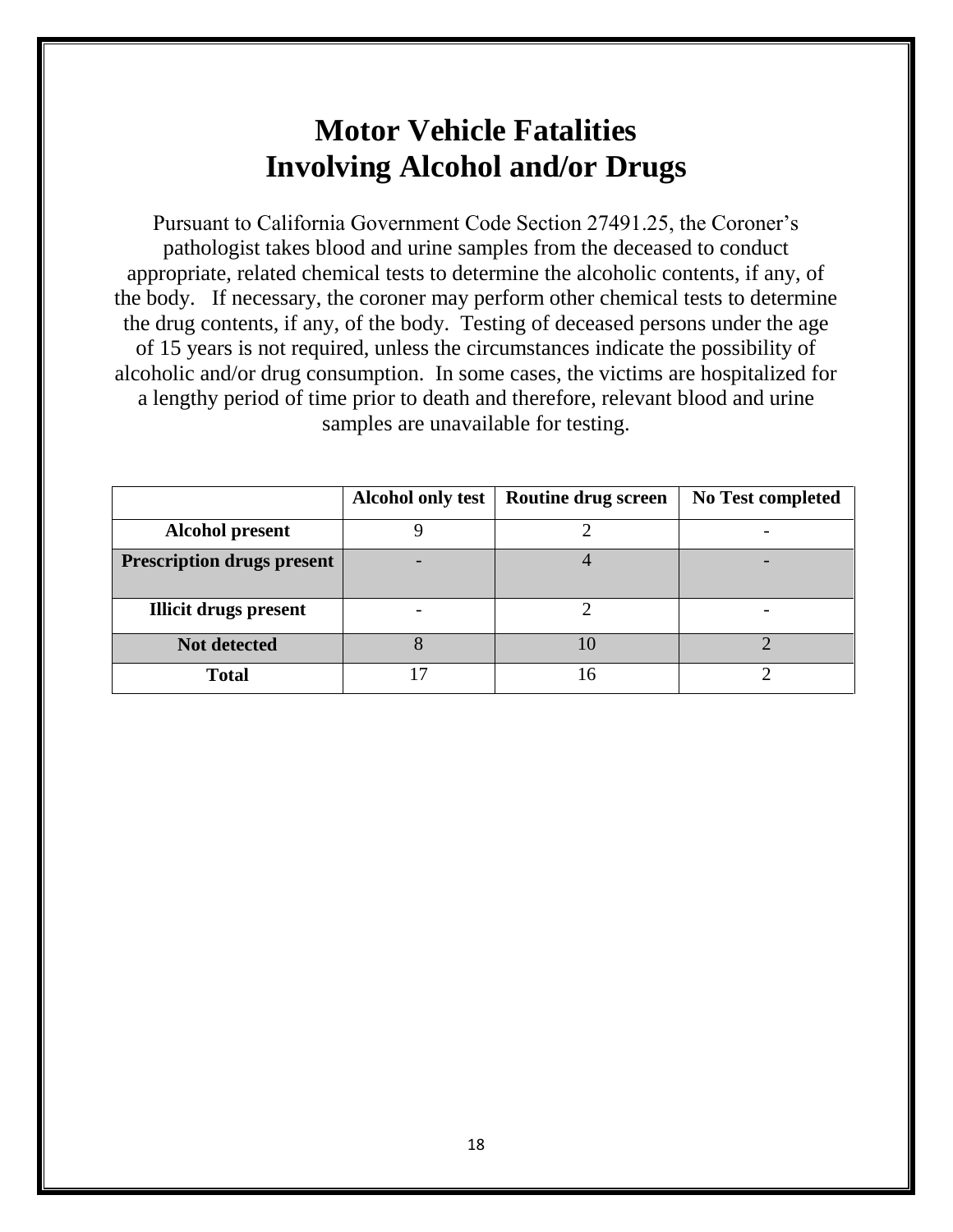### **Homicide**

A homicide occurs when death results from a volitional act committed by another person to cause fear, harm, or death. Intent to cause death is a common element but is not required for classification as homicide. It is to be emphasized that the classification of Homicide for the purpose of death certification is a term that neither indicates nor implies criminal intent, which remains a determination within the province of legal processes.

#### **Total Number of Homicides in 2016:** 7

| Types of Homicides |  |
|--------------------|--|
| Gunshot            |  |
| <b>Blunt Force</b> |  |

| Homicides by Age & Sex |      | Homicides by Month |                  |                        |
|------------------------|------|--------------------|------------------|------------------------|
| Age                    | Male | Female             | Month            | Number of<br>Homicides |
| $0 - 11$ Months        | 0    | 0                  | <b>January</b>   |                        |
| 1 to 10 Years          | 0    |                    | <b>February</b>  |                        |
| 11 to 20 Years         |      |                    | <b>March</b>     |                        |
| 21 to 30 Years         | 3    |                    | April            |                        |
| 31 to 40 Years         |      |                    | <b>May</b>       |                        |
| 41 to 50 Years         |      | 0                  | June             |                        |
| 51 to 60 Years         |      | 0                  | <b>July</b>      |                        |
| 61 to 70 Years         |      |                    | <b>August</b>    |                        |
| 71 to 80 Years         | 0    | O                  | <b>September</b> |                        |
| 81 to 90 Years         |      |                    | <b>October</b>   |                        |
| 91-100 Years           |      | O)                 | <b>November</b>  |                        |
| 101-110 Years          |      |                    | <b>December</b>  |                        |

| Homicides by Month |           |  |  |  |
|--------------------|-----------|--|--|--|
| Month              | Number of |  |  |  |
|                    | Homicides |  |  |  |
| <b>January</b>     | 0         |  |  |  |
| <b>February</b>    | 0         |  |  |  |
| <b>March</b>       | 0         |  |  |  |
| April              | 1         |  |  |  |
| <b>May</b>         | 1         |  |  |  |
| June               | 1         |  |  |  |
| <b>July</b>        | 0         |  |  |  |
| <b>August</b>      | 0         |  |  |  |
| September          | 1         |  |  |  |
| October            | 1         |  |  |  |
| <b>November</b>    |           |  |  |  |
| <b>December</b>    |           |  |  |  |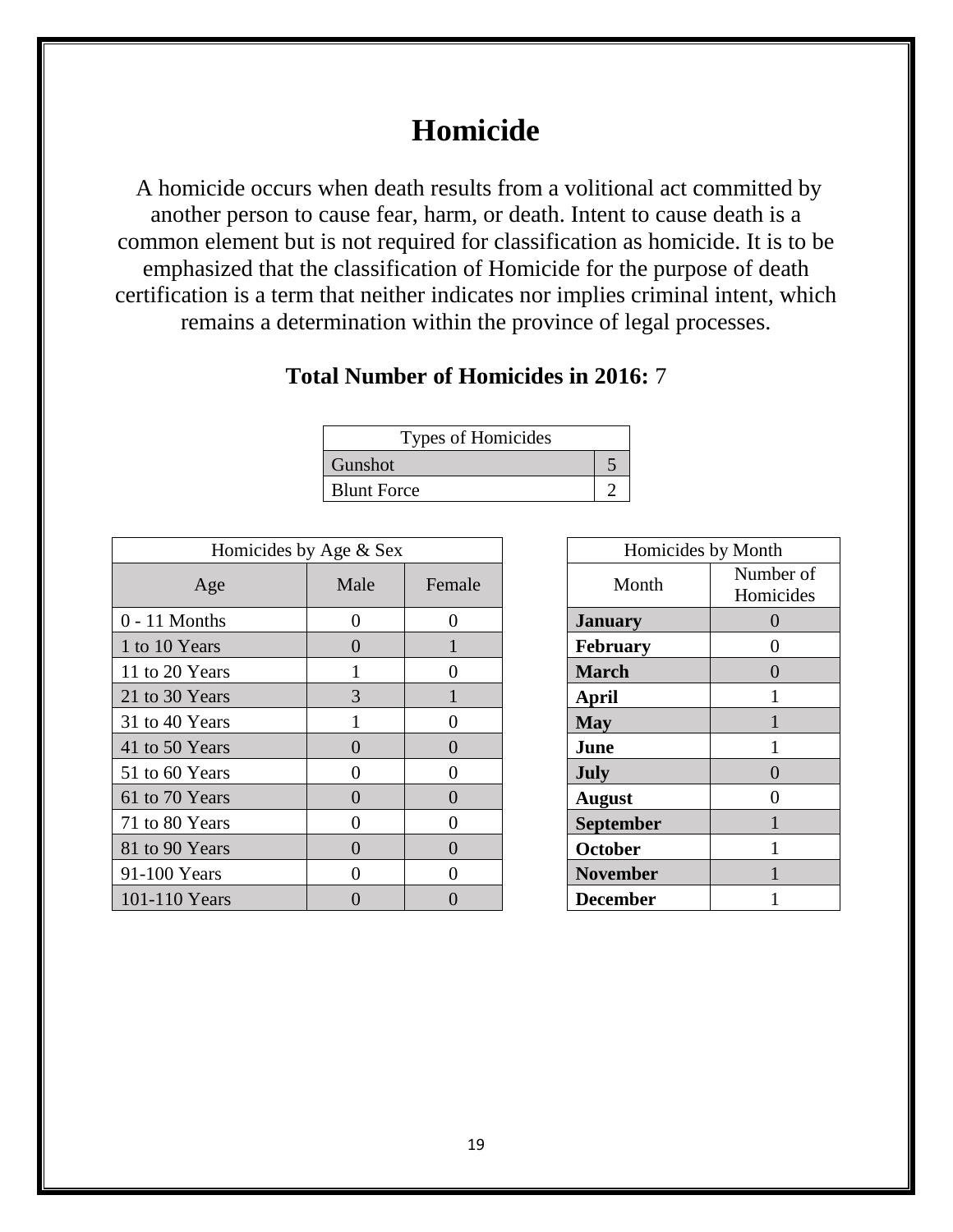### **Undetermined**

Undetermined or "could not be determined" is a classification used when the information pointing to one manner of death is no more compelling than one or more other competing manners of death in thorough consideration of all available information. Sometimes information concerning the circumstances of death may be inadequate due to a lengthy delay between the occurrence of the death and the discovery of the body. If an extensive investigation and autopsy cannot clarify the circumstances which led to a death, the death is then classified as undetermined.

#### **Total Number of Undetermined Deaths in 2016:** 8